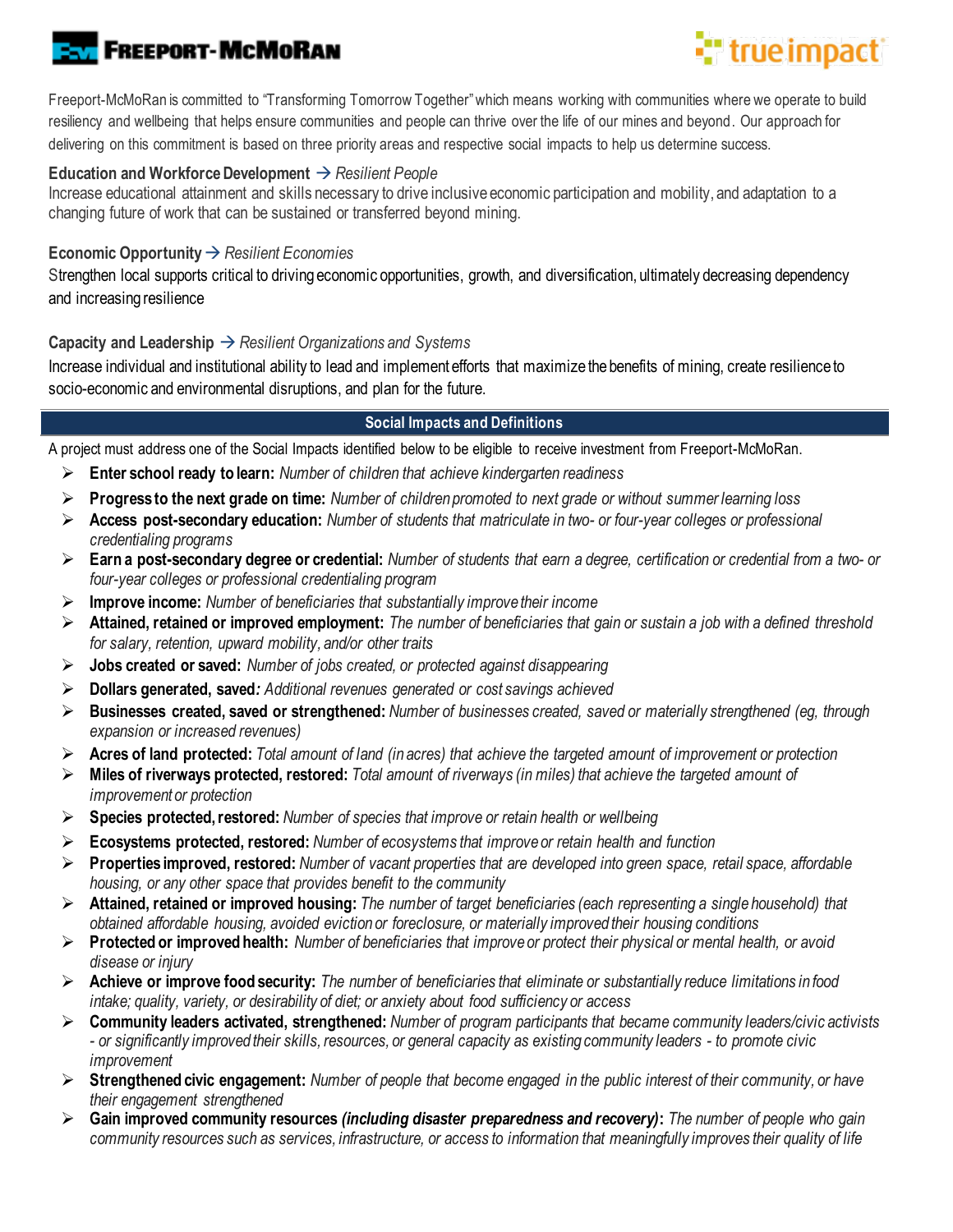**FREEPORT-MCMORAN** 

# "true impact

Below you will find each social impact, the definition of the impact, successful examples of how to demonstrate that programming achieves the impact and how that will be measured. Be sure to reference these when completing the **Impact Statement** question in your Letter of Intent.

**Enter school ready to learn:** *Number of children that achieve kindergarten readiness*

- $\triangleright$  We expect 23 students to enter school ready to learn. Entering school ready to learn is tracked by mastery of skills from the 5 domains of New Mexico Early Learning Guidelines as appropriate for their age levels.
	- Measurement: We plan to directly measure the mastery of skills through the New Mexico Early Learning Guidelines assessment tool. Our teachers will conduct an assessment every 6 months.

 *(Based on Community Partnership for Children, Families As First Teachers Program)*

**Progress to the next grade on time:** *Number of children promoted to next grade or without summer learning loss*

- We expect 32 scholars to enter the next grade at the same level of math comprehension that they completed the school year by providing four workshops (12 hours) over the summer.
	- *Measurement*: Student math comprehension will be measured by a Galileo assessment at the start and end of the workshops.

**Access post-secondary education:** *Number of students that matriculate in two- or four-year colleges or professional credentialing programs, within defined parameters as relevant* 

- $\geq$  28 women will access post-secondary education through the delivery of academic support services alongside weekly leadership development classes, civic engagement projects and a highly coveted paid summer internship.
	- *Measurement*: Success will be defined as the number of students who enrolled in college courses during the fall of each academic year.

 *(Based on Neighborhood Ministries, Emerging Leaders)*

**Earn a post-secondary degree or credential** *Number of students that earn a degree, certification, or credential from a from two-or four-year colleges or professional credentialing program, within defined parameters as relevant* 

- ➢ We expect 1,559 (or 83%) of all Earn to Learn students to graduate within 6 years. The students to be served are Pell eligible. As a point of comparison, the national 6-year graduation rate for the Pell eligible target population is less than 40%.
	- *Measurement*: We plan to directly measure the number of students who graduate within 6 years through our own tracking and follow up process coordinated by our Program Director.

 *(Based on Earn to Learn)*

**Improve income:** *Number of beneficiaries that substantially improve their income.*

- ➢ We expect 32 people to improve their income to at least 80% of the local median income. Last year, 86.36% reported improving the revenue of the business (19). 56.52% reported improving their personal income, the amount they pay themselves (13).
	- *Measurement*: We will measure this outcome through a survey of all four cohorts to measure long term program impact.

 *(Based on Thunderbird School of Global Management, Project Dream Catcher)*

**Attained, retained or improved employment:** *The number of beneficiaries that gain or sustain a job with a defined threshold for salary, retention, upward mobility, and/or other traits.*

- $\geq$  Based on other program evaluation results, we expect 120 people (80% of workforce training program graduates) will be placed in full time employment within 60 days of program completion.
	- *Measurement*:Our Impact Specialist will be responsible for tracking employment information 60 days after a participant's program completion and documenting it in Apricot.

 *(Based on Fresh Start Women's Foundation, Fresh Start Impact Program)*

**Jobs created or saved:** *Number of jobs created, or protected against disappearing, as a result of the program.*

- $\triangleright$  Based on past outcomes, we expect to create 5 new jobs per business equaling 30 new jobs. These positions will be a combination of higher wage, technical positions, requiring technical skill set and entry to semi-skilled positions.
	- *Measurement*: Six months post programming we will inquire with businesses on number of higher wage/increased skilled jobs created.

**Dollars generated, saved:** *Dollars generated, saved: Additional revenues generated or cost savings achieved as a result of this program.*

- We expect to save our community over \$1M by supporting 2,000 clients to stay in their homes, safely, remaining healthier, with financial stability, greatly saving society dollars in their care. HUD defines that it is a \$522.00/year per person savings to society for a senior to stay in their home.
	- *Measurement*: Based on HUD's definition of savings per person who stay in their home, we will track each client who stays in their home at six month, one year and two years to determine the total cost savings.

 *(Based on Valley Assistance Services Purposefully Built: A Capital Improvement Program)*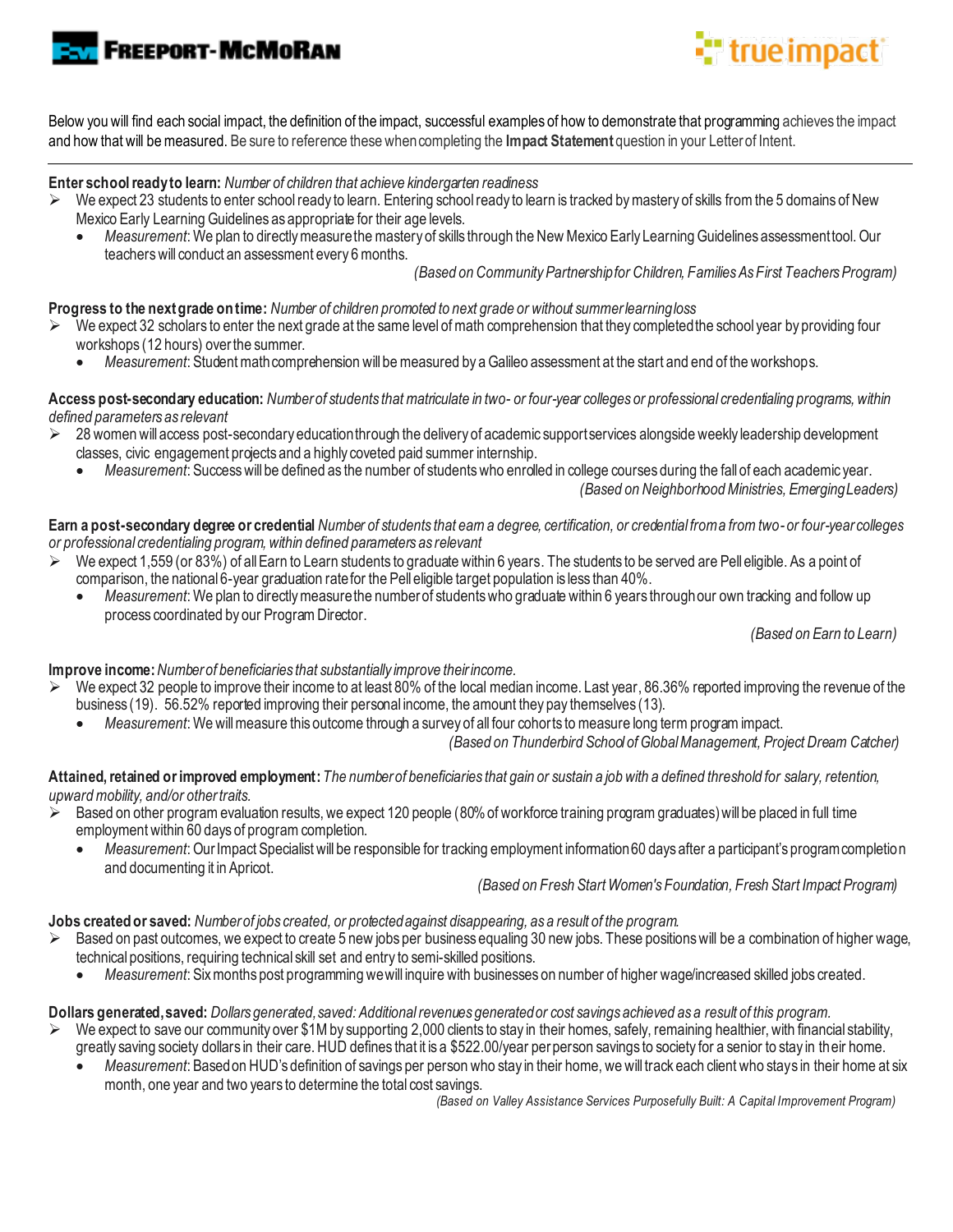



**Businesses created, saved or strengthened:** Number of businesses created, saved, or materially strengthened (e.g., through expansion or increased revenues)

- $\triangleright$  We expect to strengthen 32 businesses by the end of this program period.
	- *Measurement*: To be considered "strengthened" businesses will need to demonstrate that their business is making a profit after one year of participation in the program and/or have demonstrated an increase in revenue during that same period.

 *(Based on Ciudad Nueva Small Business Incubator Program)*

**Acres of land protected:** *Total amount of land (in acres) that achieve the targeted amount of improvement or protection as a result of this program* ➢ We will implement best practices to thin 50K acres of forests in Northern Arizona's 2Macres of Ponderosa Pine Forest.

• *Measurement*: As forest acres are treated, data is transmitted in real time from TNC developed technology in contractors' harvesters to USFS, mapping progress of acres thinned toward scale. We will ensure 50K acres are thinned by program end*.* 

*(Based on The Nature Conservancy, Future Forests - Power of Nature Campaign: Healthy Forests, Healthy Watersheds)* 

#### **Miles of riverways protected, restored:** *Total amount of riverways (in miles) that achieve the targeted amount of improvement or protection as a result of this program*

- $\triangleright$  The Stony-Brook Millstone Watershed is 265 square miles, covering 26 towns in parts of 5 counties. We monitor the water quality in the se regions through scientific testing and identify problems and propose solutions. All of the waterways benefit from our advocacy, science and educational programs that teach and inform people about why caring for our waterways and land is so important.
	- *Measurement*: We will measure the protection of the river in our community by establishing sampling stations tomonitor water quality in the receiving waters and to help assess the impact of the treated effluent on water quality. Sampling will be carried out twice weekly, for BOD, NH3-N, TDS and fecal coliforms. Dissolved oxygen levels and coliform bacteria will also be monitored. *(Based on the Jenny-Ann Kreshner Watershed Sponsorship and Restoration Project*

#### **Species protected, restored:** *Number of species that improve or retain health or wellbeing as a result of this program.*

- $\triangleright$  Geneticists recommend that bison conservation herds consist of at least 1,000 bison to contribute to the long term genetic health of the species. Wolakota Buffalo Range will support approx. 800 bison by March 2023 and over 1,000 bison by summer 2024
	- *Measurement* Plans: Bison on the Wolakota Buffalo Range can be counted directly upon their arrival and calves can be counted as they are born on the range. Once the herd reaches 1,000 bison this will be considered a milestone for bison conservation in North America. *(Based on World Wildlife Fund Establishing the Wolakata Buffalo Range Project)*

#### **Ecosystems protected, restored:** *Number of ecosystems that improve or retain health and function as a result of this program.*

- $\triangleright$  We expect to protect 25 ecosystems through our watershed efforts. Efforts to protect the watershed will lead to healthier habitats for wildlife. The Watershed reserve is 950 acres of protected forest, meadows and fields. We also work with other land protection organizations such as the Conservation Foundation to preserve additional acreage.
	- *Measurement* Plans: We will estimate the number of ecosystems protected by drawing on existing research about the connection between watershed protection and environmental outcome[s: https://www.epa.gov/hwp/benefits-healthy-watersheds#ecosystem](https://www.epa.gov/hwp/benefits-healthy-watersheds#ecosystem)

 *(Based on The Jenny-Ann Kreshner Watershed Sponsorship and Restoration Project)*

**Properties Improved, Restored:** Number of vacant properties that are developed into green space, retail space, affordable housing, or any other space that provides benefit to the community

- $\triangleright$  We expect to redevelop 15 properties by the end of this project. These properties will be identified as blighted/vacant, inspected by an engineer and then either fully restored or removed. By restoring or removing the blight we will dramatically improve the downtown environment.
	- *Measurement*: We will track the number of vacant properties improved directly through our on-site project manager. Pictures and site maps available upon request.

 *(Based on Town of Clifton, Clifton Beautification Program- Abatement Program)*

**Attained, retained or improved housing:** *The number of target beneficiaries (each representing a single household) that obtained affordable housing, avoided eviction or foreclosure, or materially improved their housing conditions.* 

- We expect to support 25 people to improve their housing. We will count a person as having "improved housing" if they have access to affordable housing while staying at Jane's Place and successfully develop a housing plan to help them secure stable housing after moving out.
	- *Measurement*: We measure the number of people who stay at Jane's Place and directly support the development of their housing plans. Therefore, we will be directly measuring our final outcomes.

 *(Based on Chaffee County Community Foundation Jane's Place)*

**Protected or improved health:** *Number of beneficiaries that improve or protect their physical or mental health, or avoid disease or injury*

• We expect to support the improved health of 4,000 people by providing them with high quality CT scans with improved scanner technology. *Measurement*: We will improve the medical diagnosis evaluation for each patient by 100%as they will receive detailed scans upon initial evaluation. *(Based on St. Vincent Hospital Foundation, New CT Scanner)*